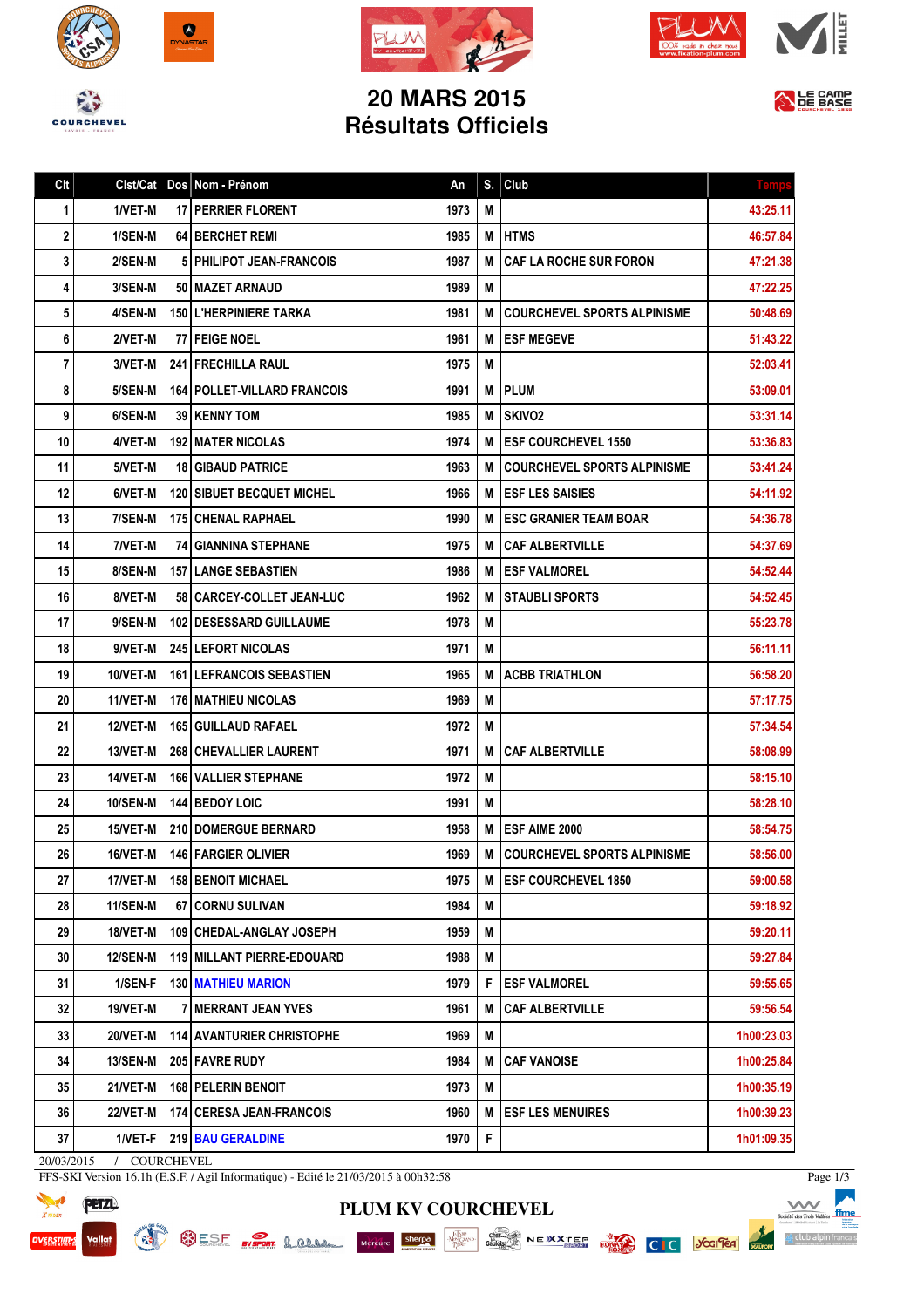| Clt | Clst/Cat        | Dos Nom - Prénom                     | An   | S. | Club                               | <b>Temps</b> |
|-----|-----------------|--------------------------------------|------|----|------------------------------------|--------------|
| 38  | <b>14/SEN-M</b> | 145 MORRA GWENAEL                    | 1990 | M  |                                    | 1h01:10.47   |
| 39  | 15/SEN-M        | <b>237 BAL BAPTISTE</b>              | 1979 | M  |                                    | 1h01:45.88   |
| 40  | <b>16/SEN-M</b> | <b>234 MICHEL SEBASTIEN</b>          | 1984 | M  | <b>PLUM</b>                        | 1h02:24.78   |
| 41  | 2/VET-F         | 236 CHENAL CLAUDE                    | 1967 | F  | <b>HTMS</b>                        | 1h02:26.12   |
| 42  | 1/SVET-M        | <b>215 SIMOND ROBERT</b>             | 1953 | M  | <b>ESF COURCHEVEL 1850</b>         | 1h02:27.80   |
| 43  | 23/VET-M        | <b>242 PETIT JEAN ROBERT</b>         | 1959 | M  | <b>COURCHEVEL SPORTS ALPINISME</b> | 1h02:58.86   |
| 44  | <b>17/SEN-M</b> | 216 ICARDO JEAN-REMI                 | 1976 | M  |                                    | 1h03:02.68   |
| 45  | 3/VET-F         | <b>240   LATHURAZ VERONIQUE</b>      | 1968 | F  |                                    | 1h03:25.44   |
| 46  | 4/VET-F         | 201 FAVRE ARMELLE                    | 1956 | F  | <b>ESF PRALOGNAN</b>               | 1h03:38.47   |
| 47  | <b>18/SEN-M</b> | <b>250 LABAEYE DORIAN</b>            | 1982 | M  |                                    | 1h03:44.05   |
| 48  | 5/VET-F         | <b>162 COLLET KARINE</b>             | 1971 | F  |                                    | 1h04:14.20   |
| 49  | 24/VET-M        | 232 SOCQUET MANU                     | 1970 | M  |                                    | 1h04:33.88   |
| 50  | <b>25/VET-M</b> | 221 FALCOZ JEAN-PIERRE               | 1971 | M  |                                    | 1h05:14.08   |
| 51  | 26/VET-M        | 203 BRASSET PASCAL                   | 1966 | M  | <b>CAF FAVERGES</b>                | 1h05:24.16   |
| 52  | 27/VET-M        | 220 FILLATRE GERARD                  | 1966 | M  |                                    | 1h05:53.41   |
| 53  | 28/VET-M        | <b>103 IDE THIERSANT PASCAL</b>      | 1962 | M  | <b>COURCHEVEL SPORTS ALPINISME</b> | 1h06:08.95   |
| 54  | <b>19/SEN-M</b> | <b>235 VERTHIER REMI</b>             | 1985 | M  |                                    | 1h06:17.84   |
| 55  | <b>20/SEN-M</b> | <b>244 ROCCA-SERRA MAXIME</b>        | 1977 | M  | <b>ESF ARC 1800</b>                | 1h06:48.95   |
| 56  | 2/SVET-M        | <b>246 FAVRE ARMAND</b>              | 1953 | M  |                                    | 1h06:58.33   |
| 57  | 21/SEN-M        | <b>169   RUFFET-BON-CORPS ROMAIN</b> | 1981 | M  | <b>DYNASTAR</b>                    | 1h07:32.83   |
| 58  | 1/ESP-M         | <b>148 FAVRE BENOIT</b>              | 1993 | M  |                                    | 1h07:44.81   |
| 59  | 1/JUN-M         | <b>121   VIALLY MAXENCE</b>          | 1997 | M  |                                    | 1h08:06.89   |
| 60  | 2/SEN-F         | <b>256 MAGISSON DIXANDRA</b>         | 1981 | F  |                                    | 1h08:29.92   |
| 61  | 29/VET-M        | 252 PANFEROV ALEXEY                  | 1970 | M  |                                    | 1h09:07.55   |
| 62  | 30/VET-M        | 238 VALICEK LUDVIK                   | 1968 | M  | <b>ESF COURCHEVEL 1850</b>         | 1h09:37.83   |
| 63  | 31/VET-M        | 101 DI LUZIO MANU                    | 1975 | M  | PLUM                               | 1h09:59.15   |
| 64  | 32/VET-M        | 200 GEORGES ROLAND                   | 1959 | M  |                                    | 1h13:21.93   |
| 65  | 3/SEN-F         | <b>258 POMMAT STEPHANIE</b>          | 1976 | F  |                                    | 1h13:22.15   |
| 66  | 33/VET-M        | <b>260 DURANSSEAU JEAN-FRANCOIS</b>  | 1969 | M  |                                    | 1h13:29.60   |
| 67  | 4/SEN-F         | <b>206 DOIX SEVERINE</b>             | 1976 | F  | <b>ESF COURCHEVEL 1850</b>         | 1h13:52.14   |
| 68  | 34/VET-M        | <b>249 CASSEN LUDOVIC</b>            | 1967 | M  |                                    | 1h14:46.44   |
| 69  | 35/VET-M        | 202   TOWNEND LEE                    | 1973 | M  | <b>SNOWORKS</b>                    | 1h15:02.70   |
| 70  | <b>22/SEN-M</b> | 239 GROGNIARD CHARLES                | 1981 | M  |                                    | 1h15:59.20   |
| 71  | 3/SVET-M        | 204   DELEGLIVE JEAN-PIERRE          | 1955 | M  |                                    | 1h16:37.99   |
| 72  | 4/SVET-M        | 281 BLANC YVES                       | 1954 | M  | <b>ESF COURCHEVEL 1650</b>         | 1h18:50.11   |
| 73  | <b>23/SEN-M</b> | 213 BONNERVE GREGOIRE                | 1989 | M  |                                    | 1h19:00.15   |
| 74  | 36/VET-M        | <b>265 SONNTAG OLIVIER</b>           | 1973 | М  |                                    | 1h19:00.80   |
| 75  | 6/VET-F         | 299 VIANNEY-LIAUD LAURENCE           | 1962 | F  | <b>ESF COURCHEVEL 1550</b>         | 1h19:20.27   |
| 76  | 2/JUN-M         | 290   DURANSSEAU ALEXANDRE           | 1996 | M  |                                    | 1h24:14.72   |
| 77  | <b>24/SEN-M</b> | 279 MONSEUR ALEXANDRE                | 1977 | M  |                                    | 1h26:47.33   |
| 78  | 5/SEN-F         | <b>288   DESJARDINS SOPHIE</b>       | 1989 | F  |                                    | 1h26:53.40   |
| 79  | 7/VET-F         | 298 RUFFIER MIREILLE                 | 1963 | F  | <b>ESF COURCHEVEL 1550</b>         | 1h27:45.05   |

20/03/2015 / COURCHEVEL

FFS-SKI Version 16.1h (E.S.F. / Agil Informatique) - Edité le 21/03/2015 à 00h32:59